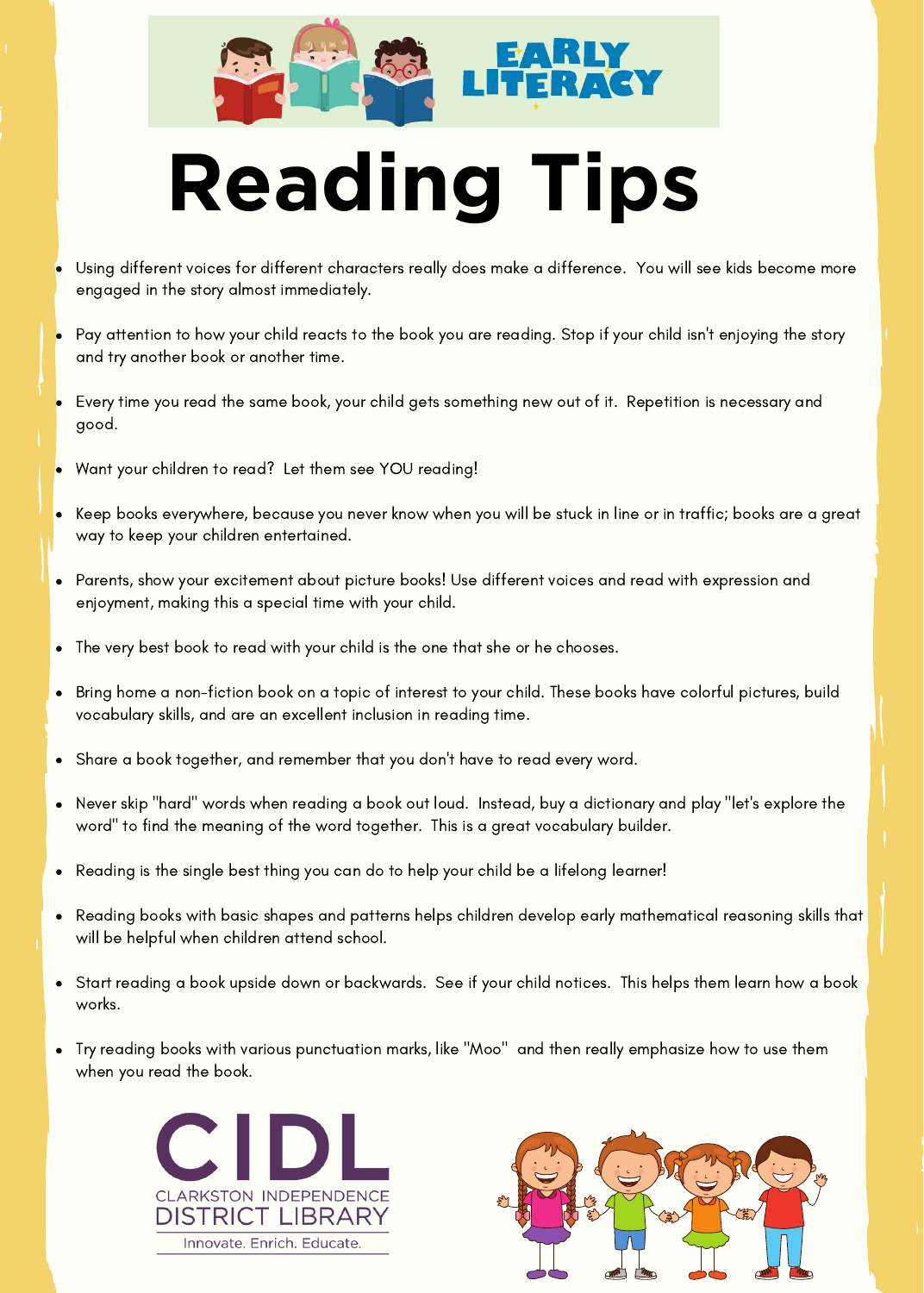# **Writing Tips**

- Fingerplays like "The Itsy Bitsy Spider" help babies to build the dexterity necessary to learn to write.
- Try writing in various media: the air, with water, in sand. All of these movements help build the gross and fine motor skills needed for writing.
- Scribbles may not look like much, but using writing and drawing tools to form lines and shapes on paper helps children begin to understand how writing works. It helps to build letter recognition!
- Fingerplays help children build up their hand muscles in order to get them ready to hold writing implements.
- When your child finds a favorite story or character, encourage him/her to draw a picture of the character and "write" his/her own story about the character.
- Play "I Spy" on a walk around the neighborhood. Finding small differences visually helps your child build the skills to find small differences when he/she is writing or drawing.
- Make letters out of playdough. Your child is building fine motor skills and learning to create letters at the same time.
- Outline large letters on a page with your finger and then let a toddler do the same. It helps them learn their ABCs.
- Suggest drawing a story. This can be as simple as three pictures: one for the beginning, one for the middle, and one for the end of the story. Have your child dictate the story to you and create captions for the pictures.



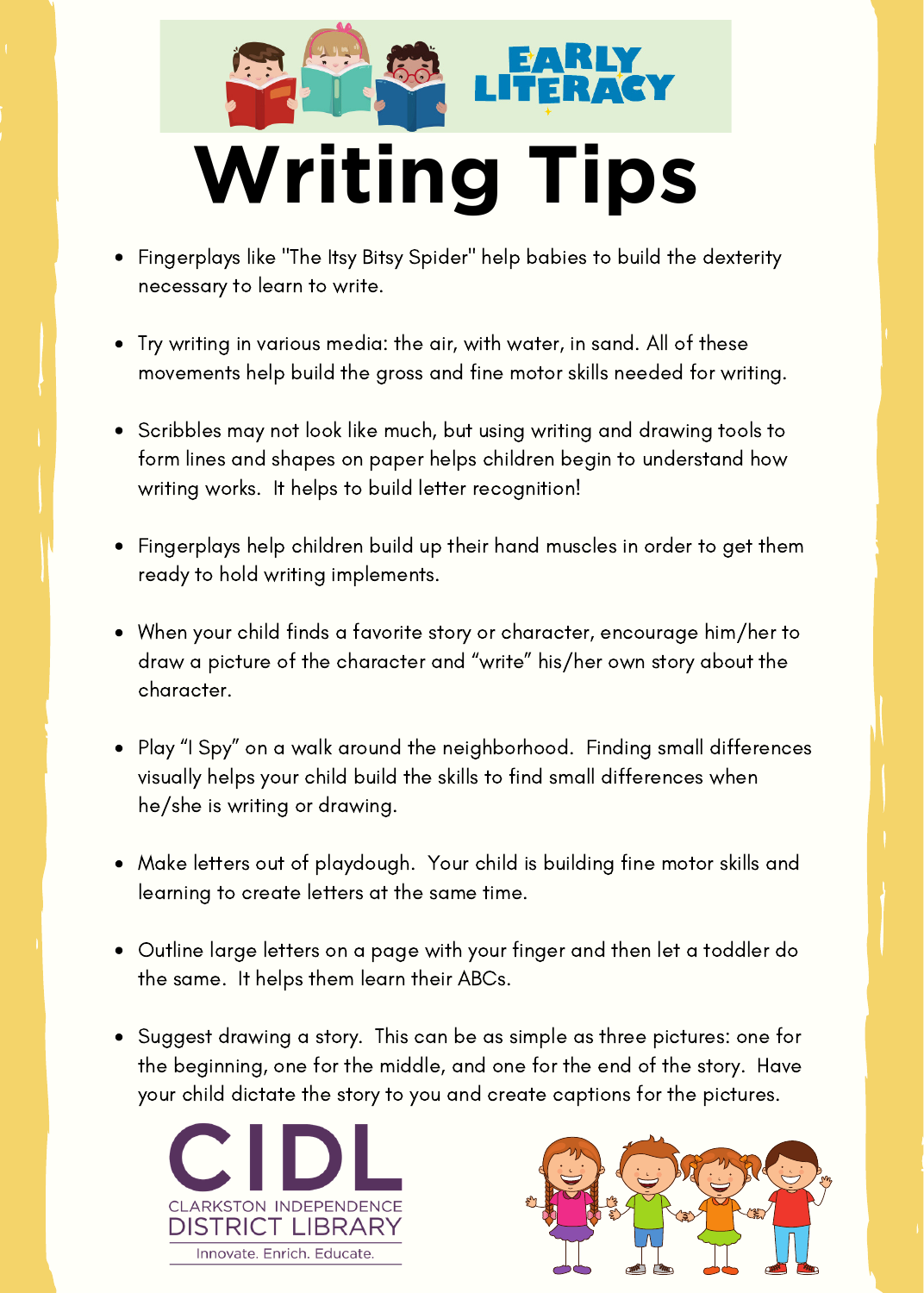

# **Talking Tips**

- Talking to children from birth is crucial to their development of language. Use the language with which you are the most comfortable!
- Talking about shapes helps young children recognize letters.
- Play with sounds by making up silly rhymes. Let your child add new rhymes. Hearing sounds inside words is a vital component of learning to read.
- Imitate sounds throughout the day. Activities like these will help your child hear and play with smaller sounds in words which will help when he or she is sounding out words in the future.
- Prepare your kids for what is coming next in the day by talking about it. This also helps them understand how to tell a story.
- Talking about shapes that are the same and different is a great skill that will help your child learn letter shapes, too.
- Repetition encourages children to predict, which develops their ability to tell stories. Rhythm/rhyming and singing help children not only to hear and learn the sounds in language, but also to develop a sense of the flow and cadence of oral language.
- When your babies babble at you, they love for you to answer them because, as far as they're concerned, they're talking to you! Baby goos and gaas are building blocks of spoken language.
- Nonsense noises and animal noises are fantastic for baby's budding language skills. These sounds are easier to say than most words, more fun, and therefore more likely to be imitated by little ones.
- Don't just read a story to your child make the child a participant. Ask questions like "What happens next?" "Look at his/her expression - what is he/she thinking?"
- When out and about, ask your child to look out for a specific word in a sign. Anytime he or she points it out, celebrate!
- Talk to your childing to your child throughout the day, even when they're too young to really respond, is so important to their language growth and development.
- Children learn language by listening to their parents and others talk. When children hear words spoken, they learn what they mean. This helps them understand what they are reading.
- Talk about the pictures in a book or things you see on a walk. Ask questions about what your child sees. By listening, your child learns words, ideas, and how language works.



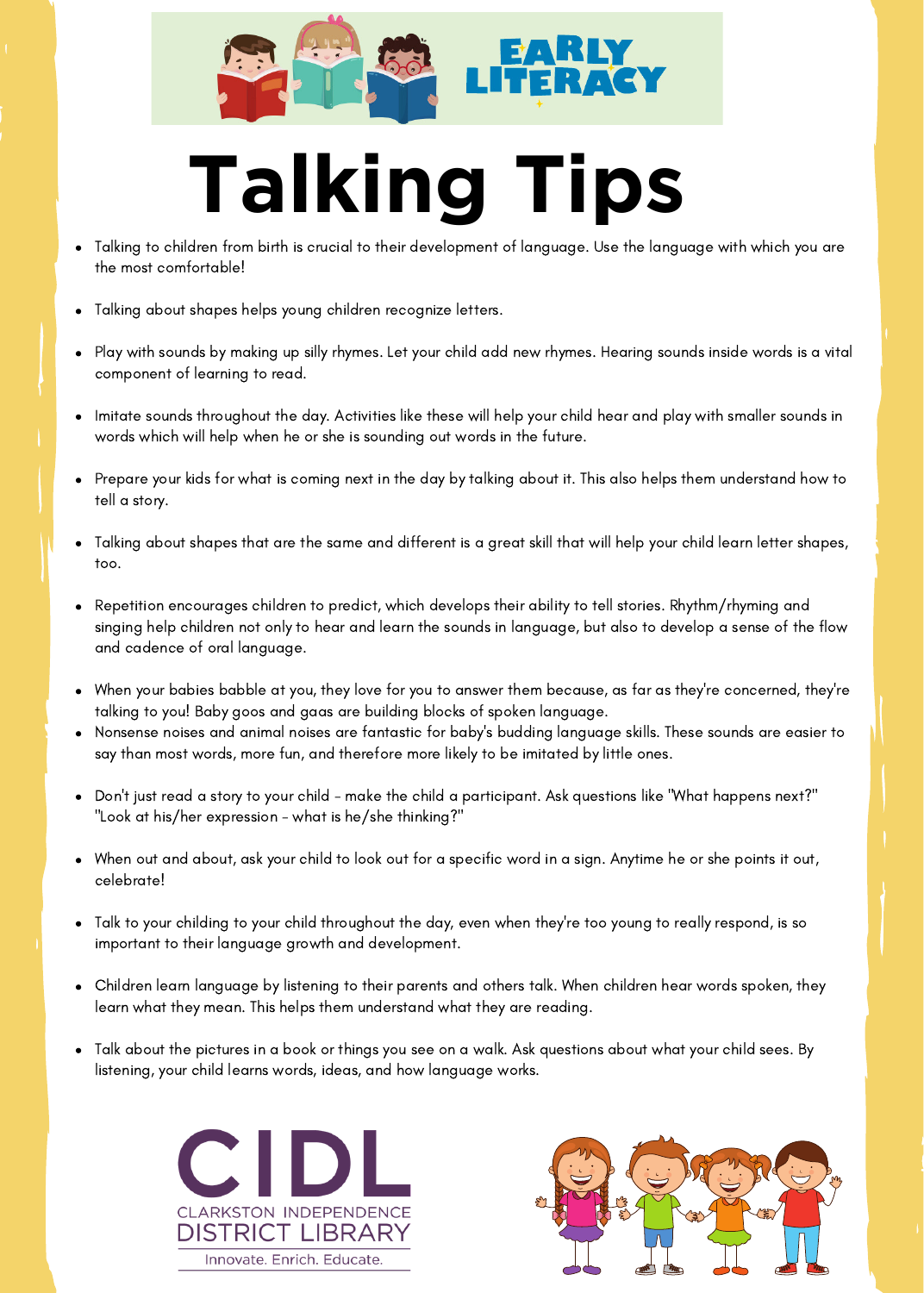

#### **Singing Tips**

- Sing to your child when doing everyday activities, and sing about the activity.
- Singing with your child is great for brain development and, more importantly, is an intimate activity that strengthens the bond between the two of you.
- Use shaker eggs when reciting nursery rhymes. Each nursery rhyme has a great beat that children can follow using the shaker egg.
- When kids are losing attention, try singing a song with finger actions.
- Freeze songs are a great way for little guys to practice control. Yes, freeze songs are really exciting and often result in a lot of laughter, but they also teaches kids to listen, focus, react, and control their bodies!
- Singing is a great way to bond with your child and build vocabulary. Sing fun songs together every day!
- Sing while changing a diaper! you've got a captive audience and it helps squirmy babies settle down.
- Sing away kids don't care what kind of voice you have, but how much fun you're having. Playful "lessons" are remembered longer than others.
- You don't have to be musical to sing with your kids. They love to hear your voice, and singing helps them learn new ideas and hear the smaller sounds that make up words.
- Music encourages children to express themselves through movement and play. Physical play stimulates the part of the brain that regulates emotions. Overall, music plays a vital role in the growth and development of early childhood learners.
- Singing slows down words so that babies and toddlers can hear that words are made of different sounds.
- Musical activities such as singing, dancing, and/or playing an instrument requires children to listen attentively and hold patterns in their memory. This improves memory and attention.
- Clap out, tap on a drum, or sing your child's name. This allows them to hear words slowed down so that they can make out the parts of words, or syllables.
- Find books that go with a song or can be sung to a familiar tune.
- Children don't care if you're a good singer--they love to sing with you!